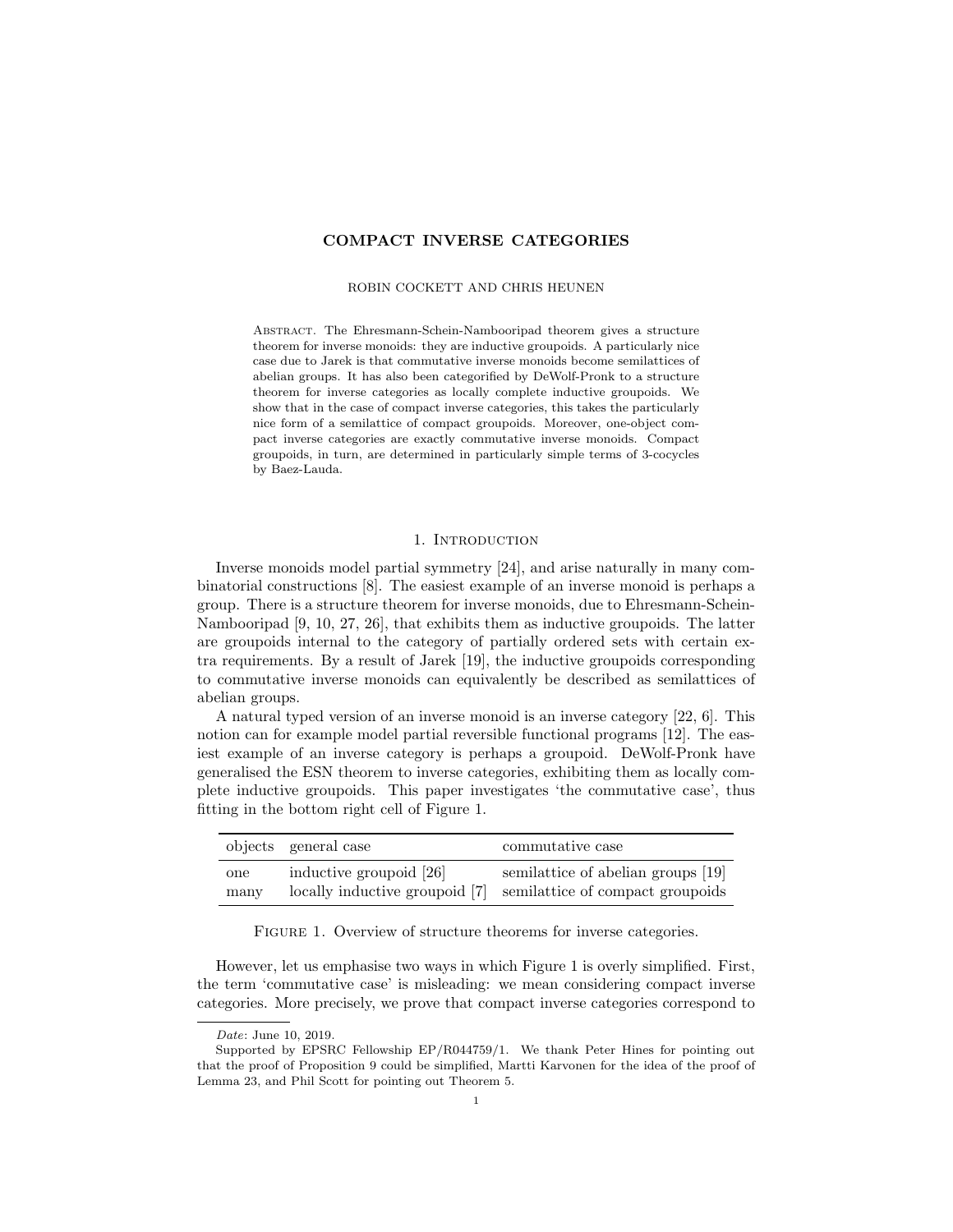semilattices of compact groupoids. Compact inverse categories are only commutative in that their endohomset of scalars is always commutative. In particular, the categorical composition of the compact inverse category can be as noncommutative as you like. We expect that the tensor product also need not be symmetric. But compact categories are interesting in their own right: they model quantum entanglement [17]; they model linear logic [29]; and they naturally extend traced monoidal categories modelling feedback [20].

Second, our result is not a straightforward special case of DeWolf-Pronk [7], nor of Jarek [19], but instead rather a common categorification. We prove that one-object compact inverse categories are exactly commutative inverse monoids. Semilattices of groupoids are a purely categorical notion, whereas ordered groupoids have more ad hoc aspects. Compact groupoids are also known as 2-groups or crossed modules, and have fairly rigid structure themselves, due to work by Baez and Lauda [5]. We take advantage of this fact to ultimately show that there is a (weak) 2-equivalence of (weak) 2-categories of compact inverse categories, and semilattices of 3-cocycles.

Section 2 starts by recalling the ESN structure theorem for inverse monoids, and its special commutative case due to Jarek in a language that the rest of the paper will follow. Section 3 discusses the generalisation of the ESN theorem to inverse categories due to DeWolf and Pronk, and its relation to semilattices of groupoids. Section 4 is the heart of the paper, and considers additional structure on inverse categories that was hidden for inverse monoids. It shows that the construction works for compact inverse categories, and argues that this is the right generalisation of inverse monoids in this sense. After all this theory, Section 5 lists examples. We have chosen to treat examples after theory; that way they can illustrate not just compact inverse categories, but also the construction of the structure theorem itself. Section 6 then moves to a 2-categorical perspective, to connect to the structure theorem for compact groupoids due to Baez and Lauda. Finally, Section 7 discusses the many questions left open and raised in the paper.

### 2. Inverse monoids

An *inverse monoid* is a monoid where every element  $x$  has a unique element  $x^{\dagger}$  satisfying  $x = xx^{\dagger}x$  and  $x^{\dagger} = x^{\dagger}xx^{\dagger}$  [24]. Equivalently, the monoid carries an involution  $\dagger$  such that  $x = xx^{\dagger}x$  and  $xx^{\dagger}yy^{\dagger} = yy^{\dagger}yxx^{\dagger}$  for all elements x and y. Inverse monoids and involution-respecting homomorphisms form a category InvMon, and commutative inverse monoids form a full subcategory cInvMon. This section recalls structure theorems for inverse monoids. In general they correspond to inductive groupoids by the Ehresmann-Schein-Nambooripad theorem [9, 10, 26, 27], that we now recall.

Definition 1. A *(bounded meet-)semilattice* is a partially ordered set with a greatest element  $\top$ , in which any two elements s and t have a greatest lower bound s  $\wedge$  t. A morphism of semilattices is a function f satisfying  $f(\top) = \top$  and  $f(s \wedge t) = f(s) \wedge f(t).$ 

We regard a semilattice as a category by letting elements be objects and having a unique morphism  $s \to t$  when  $s \leq t$ , that is, when  $s \wedge t = s$ . We will disregard size issues altogether; either by restricting to small categories throughout the article, or by allowing semilattices (and monoids) that are large  $-$  the only place it seems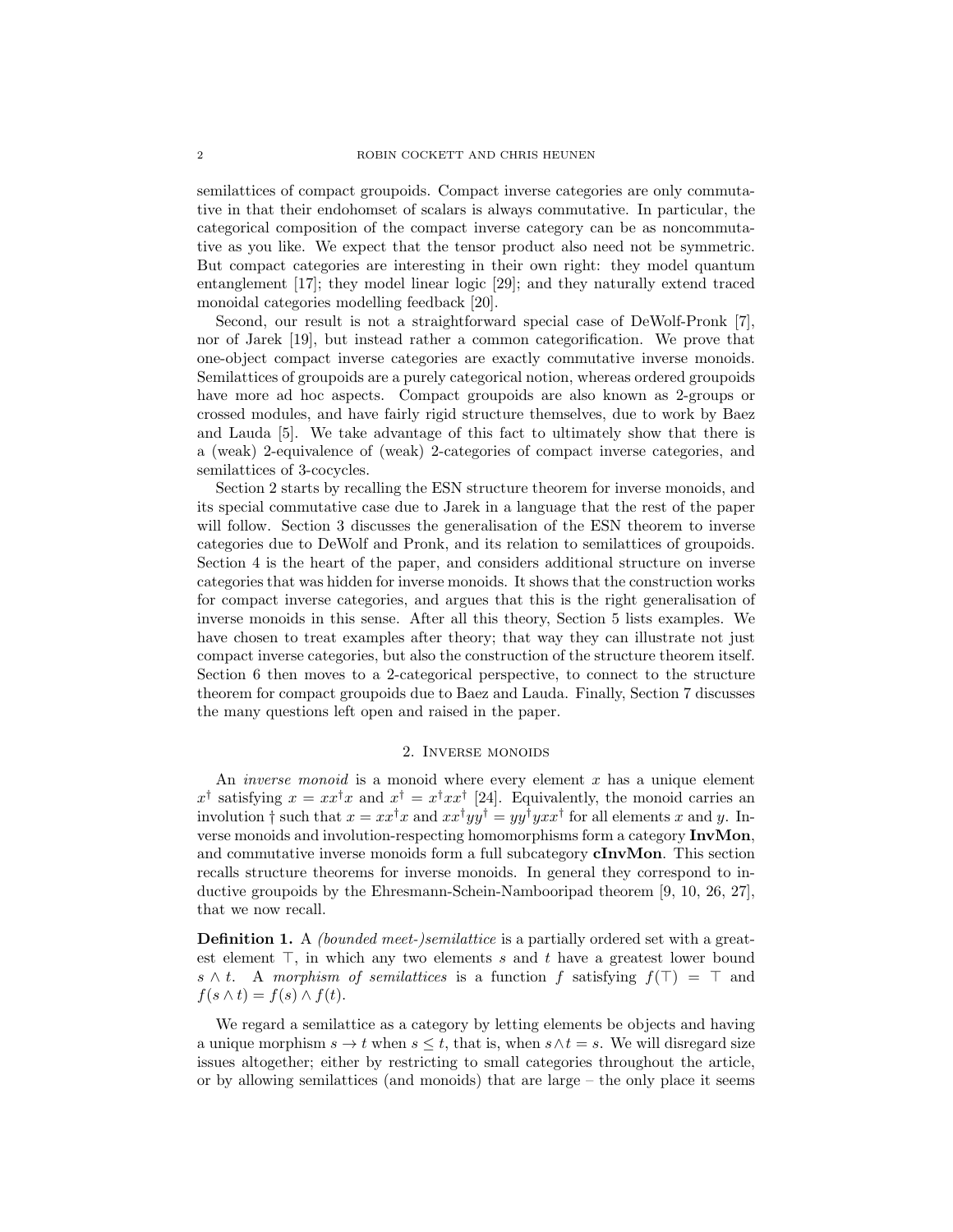to matter is Lemma 23 below. Recall that a groupoid is a category whose every morphism is invertible.

Definition 2. An *ordered groupoid* is a groupoid internal to the category of partially ordered sets and monotone functions, together with a choice of restriction  $(f|A): A \to B$  for each  $f: A' \to B$  and  $A \leq A'$  satisfying  $(f|A) \leq f$ . Explicitly, the sets  $G_0$  and  $G_1$  of objects and arrows are partially ordered, and the functions

$$
G_0 \xrightarrow{\text{dom} \atop \text{ind}} G_1 \xleftarrow{\text{imp} \atop \text{comp}} G_2
$$

are all monotone, where  $G_2 = \{(g, f) \in G_1^2 \mid \text{dom}(g) = \text{cod}(f)\}\$ is ordered by  $(g, f) \leq (g', f')$  when  $g \leq g'$  and  $f \leq f'$ . An *inductive groupoid* is an ordered groupoid whose partially ordered set of objects forms a semilattice.

A morphism of ordered groupoids is a functor  $F$  that is monotone in morphisms, that is,  $F(f) \leq F(g)$  when  $f \leq g$ . Inductive groupoids and their morphisms form a category IndGpd.

## **Theorem 3.** There is an equivalence  $InvMon \simeq IndGpd$ .

*Proof sketch.* See [24, Section 4.2] or [7] for details. An inverse monoid  $M$  turns into an inductive groupoid as follows. Objects are idempotents  $ss^{\dagger} = s \in M$ . Every element of M is a morphism  $x: x^{\dagger}x \to xx^{\dagger}$ . The identity on s is s itself, and composition is given by multiplication in M. Inverses are given by  $x^{-1} = x^{\dagger}$ . The order  $x \leq y$  holds when  $x = yx^{\dagger}x$ . The restriction of  $x: x^{\dagger}x \to xx^{\dagger}$  to  $s^{\dagger}s = s \leq x^{\dagger}x$ is  $xs$ .

Observe from the proof of the previous theorem that commutative inverse monoids correspond to inductive groupoids where every morphism is an endomorphism. Moreover, the endohomsets are abelian groups. Hence commutative inverse monoids correspond to a semilattice of abelian groups.

**Definition 4.** A *semilattice over* a subcategory **V** of **Cat** is a functor  $F: S^{op} \to V$ where S is a semilattice and all categories  $F(s)$  have the same objects. A morphism of semilattices  $F \to F'$  over V is a morphism of semilattices  $\varphi \colon \mathbf{S} \to \mathbf{S}'$  together with a natural transformation  $\theta: F \Rightarrow F' \circ \varphi$ . Write **SLat**[**V**] for the category of semilattices over  $V$  and their morphisms.

The ordinary category of semilattices can be recovered by choosing  $V$  to be the category containing as its single object the terminal category 1. In the commutative case, the ESN theorem simplifies, as worked out by Jarek [19]. The following formulation chooses  $V = Ab$ , regarding an abelian group as a one-object category.

**Theorem 5.** If  $M$  is a commutative inverse monoid, then

$$
\mathbf{S} = \{ s \in M \mid ss^{\dagger} = s \}, \qquad s \wedge t = st, \qquad \top = 1,
$$

is a semilattice, and for each  $s \in \mathbf{S}$ ,

$$
F(s) = \{ x \in M \mid xx^{\dagger} = s \}
$$

is an abelian group with multiplication inherited from M and unit s, giving a semilattice of abelian groups  $F: \mathbf{S} \to \mathbf{Ab}$  by  $F(s \le t)(x) \to sx$ .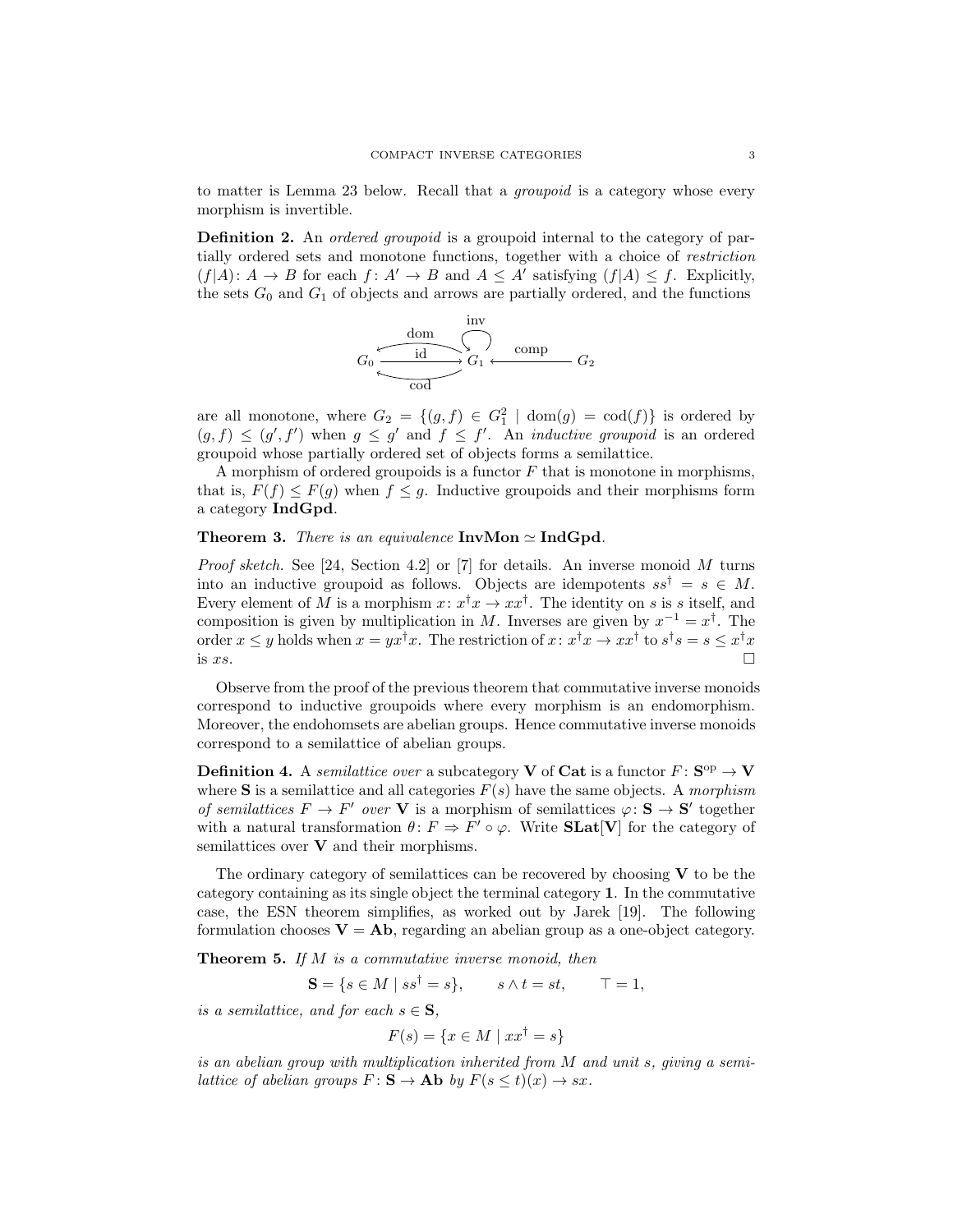If  $F: S \to Ab$  is a semilattice of abelian groups, then  $M = \coprod_{s \in S} F(s)$  is a commutative inverse monoid under

$$
xy = F(s \land t \le s)(x) \cdot F(s \land t \le t)(y)
$$
  
\n
$$
xf = x^{-1} \in F(s)
$$
  
\n
$$
x^{\dagger} = x^{-1} \in F(s)
$$
  
\n
$$
y \in F(t),
$$
  
\n
$$
y \in F(t),
$$
  
\n
$$
y \in F(t),
$$
  
\n
$$
y \in F(t),
$$
  
\n
$$
y \in F(t),
$$
  
\n
$$
y \in F(t),
$$

This gives an equivalence **cInvMon**  $\simeq$  **SLat**[Ab].

*Proof.* First, let  $M$  be an inverse monoid. To see that **S** is a semilattice, it suffices to show that it is a commutative idempotent monoid. Commutativity is inherited from  $M$ , and idempotence follows from the fact that  $M$  is an inverse monoid:  $(xx^{\dagger})^2 = xx^{\dagger}xx^{\dagger} = xx^{\dagger}$ . Next we verify that each  $F(s)$  is an abelian group. It is closed under multiplication: if  $x, y \in F(s)$ , then  $(xy)(xy)^{\dagger} = xx^{\dagger}y^{\dagger}y = ss^{\dagger} = s$ so also  $xy \in F(s)$ . It has s as a unit: if  $x \in F(s)$ , then  $sx = xx^{\dagger}x = x$ . The inverse of  $x \in F(s)$  is given by  $x^{\dagger}$ , because  $xx^{\dagger} = s$  by definition. Furthermore, the diagram F is functorial: clearly  $F(s \le t) \circ F(r \le s)(x) = Rx = F(r \le t)(x)$ , and  $F(s \le s)(x) = sx = xx^{\dagger}x = x$ . It is also well-defined: if  $s \le t$  and  $x \in F(t)$ , then  $sx(sx)^{\dagger} = sxx^{\dagger}s^{\dagger} = sts^{\dagger} = ss^{\dagger} = s$  so  $sx \in F(t)$ .

Now let  $F \in \textbf{SLat}[\textbf{Ab}]$ . Then  $1 \in F(\top)$  acts as a unit in M: if  $x \in F(s)$  then  $x1 = F(s \leq s)(x) \cdot F(s \leq \top)(1) = x \cdot 1 = x \in F(s)$ . The multiplication is clearly associative and commutative, so  $M$  is an abelian monoid. It is an inverse monoid because  $xx^{\dagger}x = xx^{-1}x = x$  is computed within  $F(s)$ .

Next we move to morphisms. Given a morphism  $f: M \to M'$  of commutative inverse monoids, define a morphism  $F \to F'$  of their associated semilattices of abelian groups as follows:  $\varphi \colon \mathbf{S} \to \mathbf{S}'$  is just  $\varphi(s) = f(s)$ , and  $\theta_s \colon F(s) \to F'(f(s))$ is just  $\theta_s(x) = f(x)$ . This is clearly functorial **cInvMon**  $\rightarrow$  **SLat[Ab]**.

Conversely, given a morphism  $(\varphi, \theta) : F \to F'$  of semilattices of abelian groups, define a homomorphism  $M \to M'$  of their associated commutative inverse monoids by  $F(s) \ni x \mapsto \theta_s(x) \in F(\varphi(s))$ . This is clearly functorial  $SLat[Ab] \rightarrow clnvMon$ .

Finally, turning a commutative inverse monoid  $M$  into a semilattice of abelian groups and that in turn into a commutative inverse monoid ends up with the exact same monoid M. A semilattice of abelian groups  $F: S \to Ab$  gets mapped to the inverse monoid  $\prod_s F(s)$ , which in turn gets mapped to the following semilattice of abelian groups  $G: \mathbf{T} \to \mathbf{Ab}$ . The semilattice T is given by  $\{t \in F(s) \mid s \in$  $S, t = tt^{\dagger}$  = { $t \in F(s) | s \in S, t = tt^{-1} = 1$ } = { $1 \in F(s) | s \in S$ }; clearly  $s \mapsto 1 \in F(s)$  is an isomorphism  $\varphi \colon \mathbf{S} \to \mathbf{T}$ . The abelian group  $G(\varphi(s))$  is given by  $\{x \mid xx^{\dagger} = s\} = \{x \mid 1 = xx^{-1} = s\} = \{x \in F(s)\};$  clearly  $x \mapsto x$  is a natural isomorphism  $\theta_s : F(s) \to G(\varphi(s))$ . Thus  $G \simeq F$ , and the two functors implement an equivalence.  $\Box$ 

## 3. Inverse categories

This section extends the previous one to a typed setting. A *dagger category* is a category with a contravariant involution † that acts as the identity on objects. A dagger functor is a functor between dagger categories satisfying  $F(f^{\dagger}) = F(f)^{\dagger}$ . An inverse category is a dagger category where  $f = ff^{\dagger}f$  and  $ff^{\dagger}gg^{\dagger} = gg^{\dagger}ff^{\dagger}$  for any pair of morphisms  $f$  and  $g$  with the same domain [6]. Equivalently, it is a category where every morphism  $f: A \to B$  allows a unique morphism  $f^{\dagger}: B \to A$  satisfying  $f = f f^{\dagger} f$  and  $f^{\dagger} = f^{\dagger} f f^{\dagger}$ ; thus every functor between inverse categories is in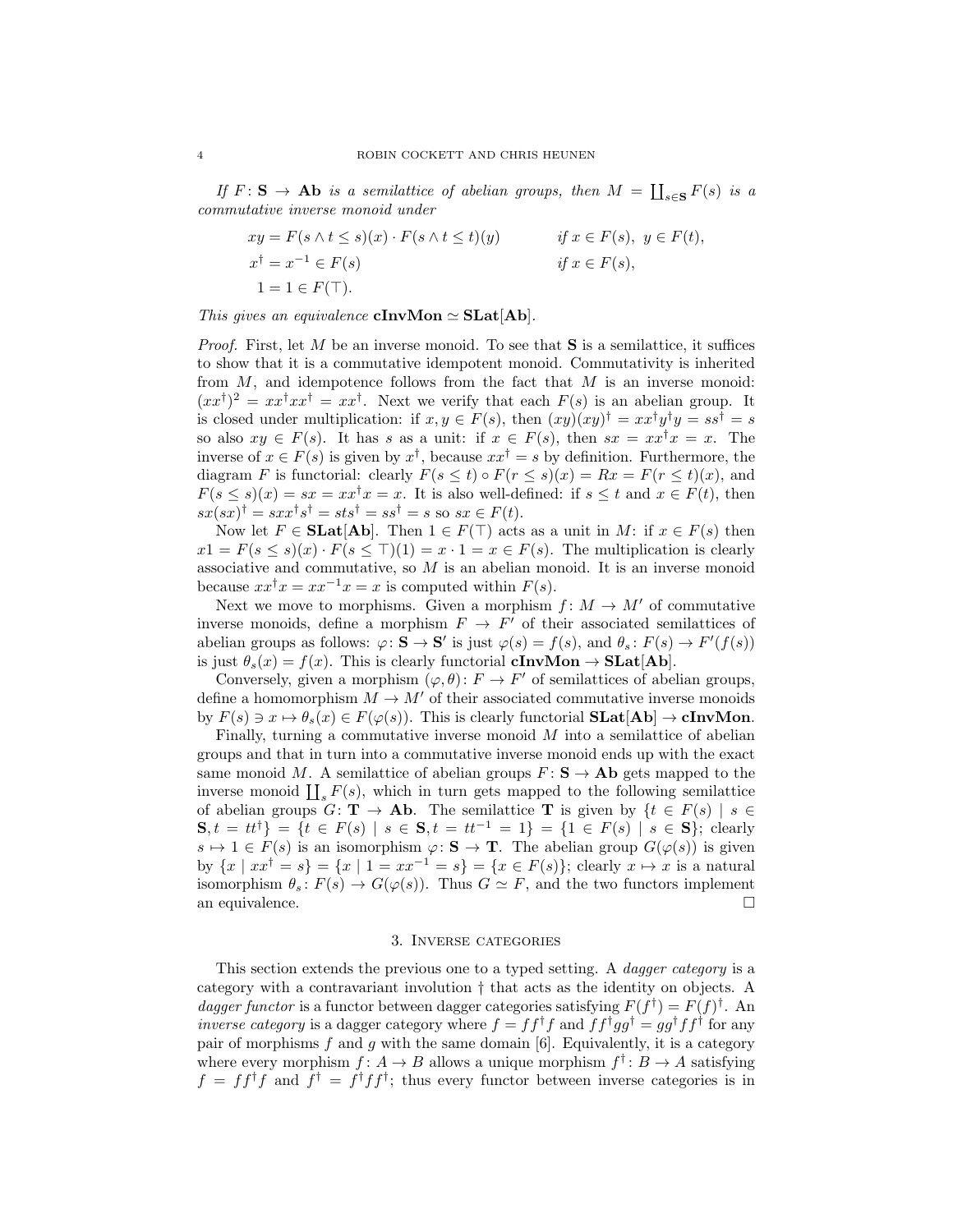fact a dagger functor. Inverse categories and (dagger) functors form a category InvCat, and groupoids and functors form a full subcategory Gpd. The ESN theorem extends to inverse categories, as worked out by DeWolf and Pronk [7].

Definition 6. A locally complete inductive groupoid is an ordered groupoid with a partition of the semilattice  $G_0$  of objects into semilattices  $\{M_i\}$  such that two objects are comparable if and only if they are in the same semilattice  $M_i$ . Locally complete inductive groupoids form a subcategory **lcIndGpd** of **IndGpd** of those functors that preserve greatest lower bounds of objects.

## **Theorem 7.** There is an equivalence  $InvCat \simeq$  lcIndGpd.

*Proof sketch.* See [7] for details. An inverse category  $C$  turns into a locally complete inductive groupoid as follows. Objects are idempotents  $ff^{\dagger}$  for some endomorphism  $f: A \rightarrow A$  in C. These partition into the semilattices of idempotents on a fixed object A. Every morphism  $f: A \to B$  of **C** becomes a morphism  $f^{\dagger}f \to ff^{\dagger}$ . The identity on  $ff^{\dagger}$  is  $ff^{\dagger}$  itself, and composition is inherited from **C**. Inverses are given by  $f^{-1} = f^{\dagger}$ . The order  $f \leq g$  holds when  $f = gf^{\dagger}f$ ; clearly two identity morphisms are comparable exactly when they endomorphisms on the same object. The restriction of  $f: f^{\dagger}f \to ff^{\dagger}$  to  $s^{\dagger}s = s \leq f^{\dagger}f$  is fs.

**Lemma 8.** If  $F: S^{op} \to \text{Gpd }$  is a semilattice of groupoids, there is a well-defined inverse category **C** with the same objects as  $F(T)$  and morphisms

$$
\mathbf{C}(A,B) = \coprod_{s \in \mathbf{S}} F(s)(A,B).
$$

If  $(\varphi, \theta)$  is a morphism  $F \to F'$  of semilattices of groupoids, then there is a dagger functor  $C \to C'$  between their associated categories, given by  $A \mapsto \theta_{\top}(A)$  on objects and  $F(s) \ni f \mapsto \theta_s(f) \in F'(\varphi(s))$  on morphisms. This gives a functor  $SLat[Gpd] \rightarrow InvCat.$ 

*Proof.* The composition of  $f \in F(s)(A, B)$  and  $g \in F(t)(A, B)$  is given by  $F(s \wedge t \leq t)$  $t)(g) \circ F(s \wedge t \leq s)(f) \in F(s \wedge t)(A, C);$  this is clearly associative. The identity on A is given by  $id_A \in F(\top)(A, A)$ : if  $f \in F(s)(A, B)$ , then  $f \circ id_A = F(s \land \top \leq$  $\top$ (id<sub>A</sub>) ∘  $F(s \wedge \top \leq s)(f) = id \circ F(s \leq s)(f) = f$ . The dagger of  $f \in F(s)(A, B)$ is given by  $f^{-1} \in F(s)(B, A)$ ; this clearly is an inverse category.

Combining Theorem 7 and Lemma 8, we see that a semilattice of groupoids  $F: \mathbf{S}^{\mathrm{op}} \to \mathbf{Gpd}$  gives rise to a locally complete inductive groupoid **G** where:

- objects are  $\coprod_{A\in F(\top)}\coprod_{s\in S}\{f^{\dagger}f \mid f\in F(s)(A,A)\};$
- there is an arrow  $(f^{\dagger}f)_{A,s} \to (ff^{\dagger})_{B,s}$  for each  $f \in F(s)(A, B);$
- the composition of  $f \in F(s)(A, B)$  and  $g \in F(t)(B, C)$  is computed as  $F(s \wedge t \leq t)(g) \circ F(s \wedge t \leq s)(f).$

Not every locally complete inductive groupoid comes from a semilattice of groupoids in this way. Instead, locally complete inductive groupoids correspond to certain functors  $S^{\text{op}} \to \text{Gpd}$  where S may be a disjoint union of several semilattices; a 'multi-semilattice' of groupoids.

Notice that the objects of **G** are doubly-indexed: once by an object of the category  $F(\top)$ , and once by an element of the semilattice **S**. Locally complete inductive groupoids and semilattices of groupoids have different ways of bookkeeping the same data, each emphasising one of these two indices. In the remainder of the paper,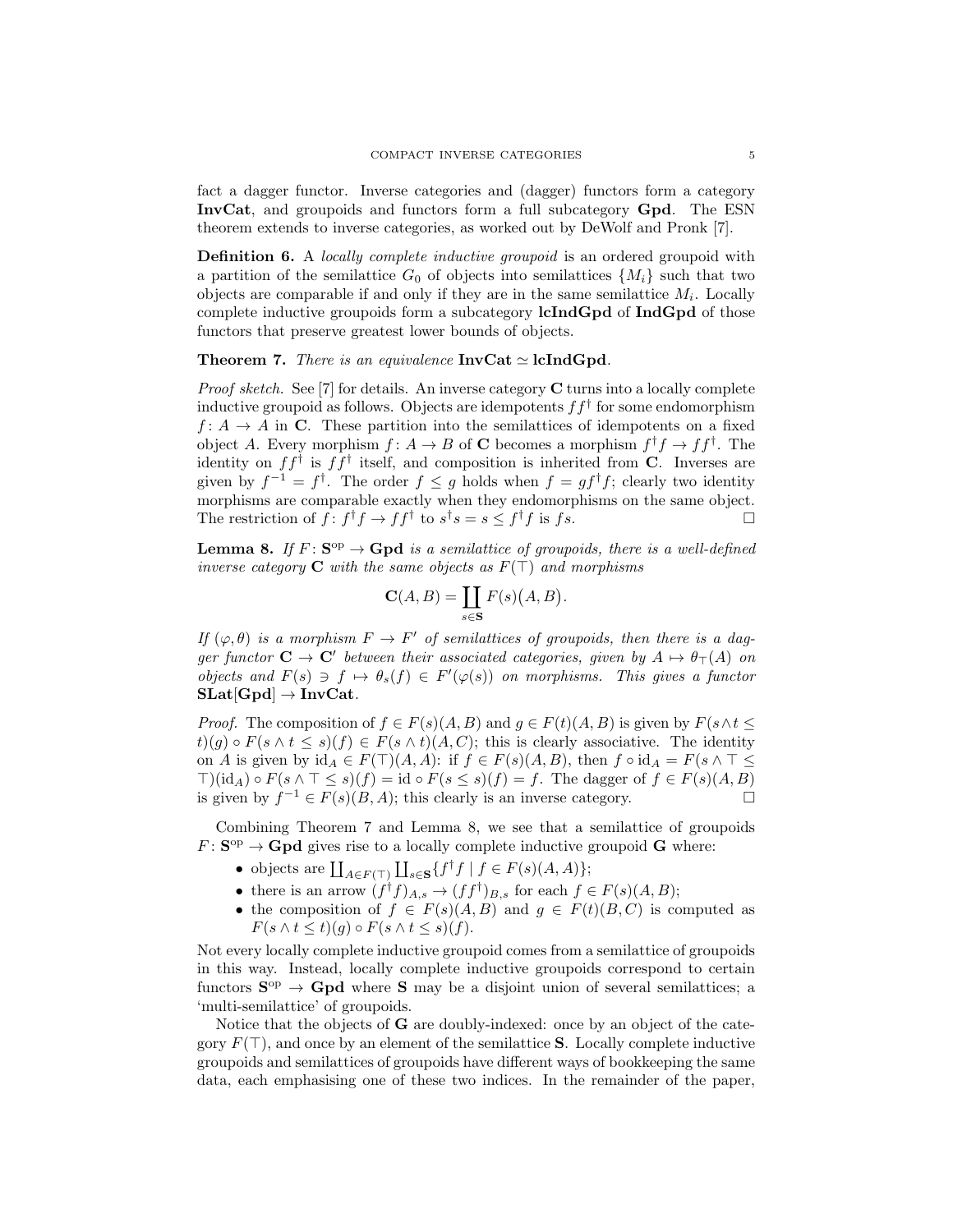we will prefer to work with semilattices of groupoids rather than the more general locally complete inductive groupoids for two reasons. First, the extra structure we will consider does not require 'multi-semilattices', but instead is uniform enough so semilattices suffice. Second, semilattices of groupoids form a purely categorical concept, whereas ordered groupoids require extra conditions on groupoids internal to the category of partially ordered sets that are somewhat ad hoc. For example, this perspective will later enable us to remove the restriction that all groupoids in a semilattice of groupoids must have the same objects; see Lemma 23 below.

#### 4. Compact inverse categories

There is another way to categorify inverse monoids, that takes advantage of a degree of commutativity. Instead of moving from inverse monoids to inverse categories, in this section we move to compact inverse categories. The presence of the tensor product means that the latter specialise to commutative inverse monoids in the one-object case. By a compact inverse category we mean an inverse category that is also a compact dagger category under the same dagger [17]. Here, a dagger category is compact when it is symmetric monoidal,  $(f \otimes g)^\dagger = f^\dagger \otimes g^\dagger$  for all morphisms  $f$  and  $g$ , all coherence isomorphisms are inverted by their own daggers, and every object A allows an object  $A^*$  and a morphism  $\eta_A: I \to A^* \otimes A$  satisfying

(1) 
$$
\mathrm{id}_A = \lambda_A \circ (\varepsilon \otimes \mathrm{id}_A) \circ \alpha \circ (\mathrm{id}_A \otimes \eta) \circ \rho_A^{-1}
$$

for  $\varepsilon = \sigma \circ \eta^{\dagger}$  where  $\sigma$  is the swap map. Let us first show that compact inverse categories indeed generalise commutative inverse monoids, because the property of compactness is hidden in the one-object case.

Proposition 9. One-object compact (dagger/inverse) categories are exactly commutative (involutive/inverse) monoids.

Proof. Let M be a commutative monoid. Regard it as a one-object monoidal category. The one object is the tensor unit, and in any monoidal category, the tensor unit I is its own dual  $I^* = I$ , since  $\eta = \lambda_I^{-1}$  and  $\varepsilon = \rho_I$  satisfy (1) by coherence [17, Lemma 3.6]. If the monoid is involutive/inverse, then the category is clearly dagger/inverse.

Conversely, a one-object (dagger) category is clearly an (involutive) monoid. If the category is monoidal, then the monoid is necessarily that of scalars  $I \rightarrow I$ , where tensor and composition coincide and are commutative [1].  $\Box$ 

We now set out to generalise Theorem 5 to compact inverse categories **C**. They have the right modicum of commutativity to take advantage of Lemma 8: the monoid  $\mathbf{C}(I, I)$  of scalars is always commutative, any morphism  $f: A \rightarrow B$  can be multiplied with a scalar  $s: I \to I$  to give  $s \bullet f = \lambda \circ (s \otimes f) \circ \lambda^{-1}$ , and any endomorphism  $f: A \to A$  has a trace  $\text{Tr}(f) = \varepsilon \circ (f \otimes id_{A^*}) \circ \sigma \circ \eta: I \to I$ . Furthermore, any morphism  $f: A \to B$  has a dual  $f^* = (\mathrm{id}_{A^*} \otimes \varepsilon_B) \circ (\mathrm{id}_{A^*} \otimes$  $f \otimes id_{B^*}$ )  $\circ (\eta_A \otimes id_{B^*}) : B^* \to A^*$ , satisfying  $\text{Tr}(f^*) = \text{Tr}(f)^*$  when  $A = B$ . We will write  $tr(f)$  instead of  $Tr(f)^*$ . The form of the following lemma resembles the categorical no-cloning theorem [2], and is the heart of the matter.

**Lemma 10.** In a compact inverse category, any endomorphism f equals  $tr(f) \cdot id$ .

*Proof.* Let  $f: A \to A$  be an endomorphism. Compactness provides  $\eta: I \to A^* \otimes A$ and  $\varepsilon: A \otimes A^* \to I$  satisfying the snake equations. In terms of  $g = \varepsilon \otimes id_A$  and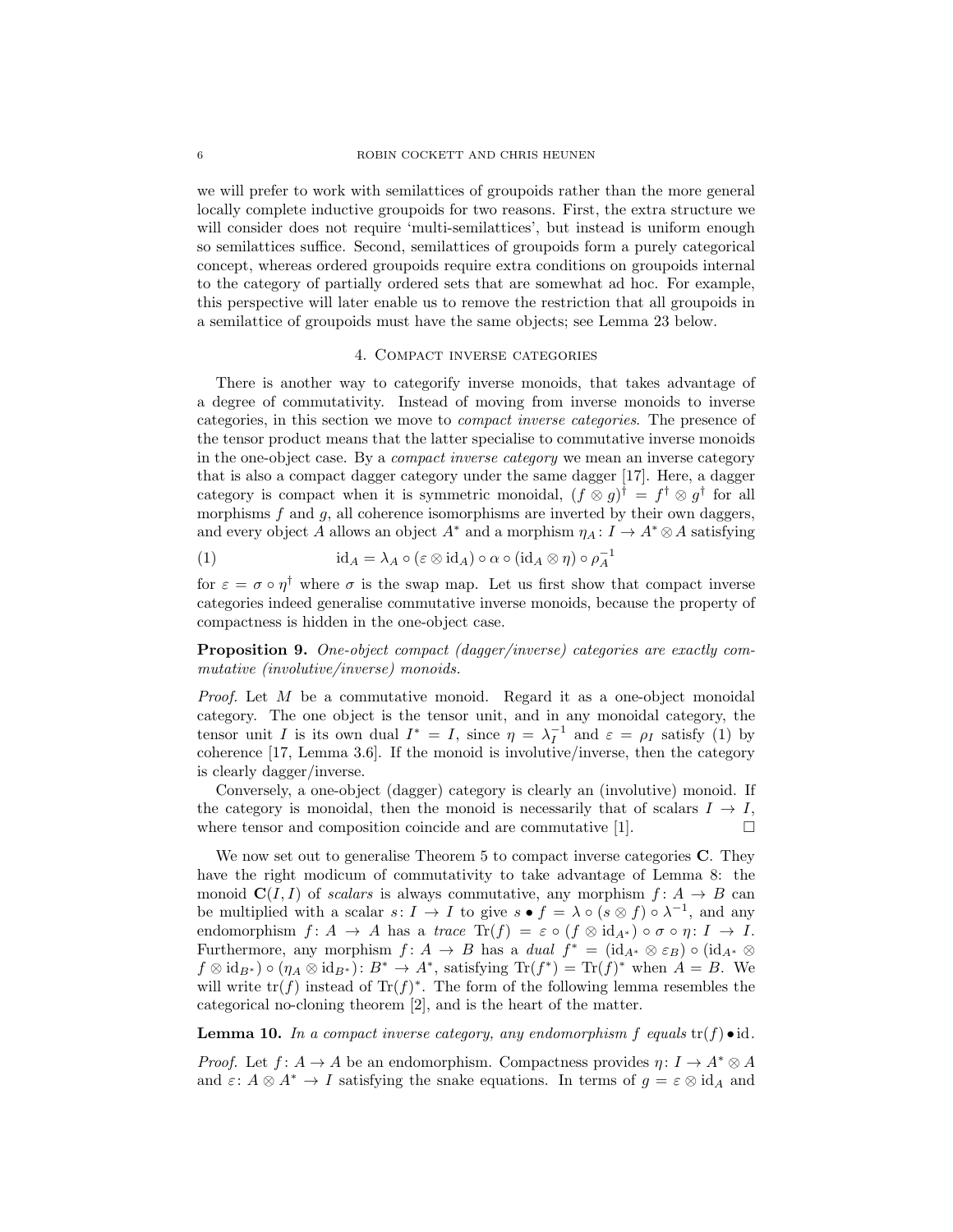$h = \mathrm{id}_A \otimes \eta^{\dagger} = \mathrm{id}_A \otimes (\varepsilon \circ \sigma)$ , and suppressing coherence isomorphisms, these equations read  $gh^{\dagger} = id_A = hg^{\dagger}$ . It follows that

$$
hh^{\dagger} = gh^{\dagger}hh^{\dagger} = gh^{\dagger} = id_A,
$$
  

$$
g^{\dagger}h = g^{\dagger}gh^{\dagger}h = h^{\dagger}hg^{\dagger}g = h^{\dagger}g.
$$

Therefore  $g = hh^{\dagger}g = hg^{\dagger}h = h$ , and so

$$
f = g \circ (\mathrm{id}_A \otimes f^* \otimes \mathrm{id}_A) \circ h^{\dagger} = h \circ (\mathrm{id}_A \otimes f^* \otimes \mathrm{id}_A) \circ h^{\dagger} = \mathrm{Tr}(f^*) \bullet \mathrm{id}_A. \square
$$

Proposition 11. A compact dagger category is a compact inverse category if and only if every morphism f satisfies  $f = \text{tr}(ff^{\dagger}) \bullet f$ .

Proof. Suppose we're given a compact inverse category. By Lemma 10, the endomorphism  $ff^{\dagger}$  equals  $\text{tr}(ff^{\dagger}ff^{\dagger}) \bullet \text{id} = \text{tr}(ff^{\dagger}) \bullet \text{id}$ . Hence  $f = \text{tr}(ff^{\dagger}) \bullet f$ .

Conversely, suppose given a compact dagger category in which every morphism satisfies  $f = \text{tr}(ff^{\dagger}) \bullet f$ . We will prove that this is a restriction category with  $\bar{f} = \text{tr}(f\dot{f}^{\dagger}) \bullet \text{id}$ , by verifying the four axioms [6].

First,  $f\bar{f} = \text{tr}(ff^{\dagger}) \bullet f = f$ . Second,  $\bar{f}\bar{g} = \text{tr}(ff^{\dagger}) \bullet \text{tr}(gg^{\dagger}) \bullet \text{id} = \bar{g}\bar{f}$  if  $dom(f) = dom(g)$ . Third,

$$
tr(f f^{\dagger})^{\dagger} \circ tr(f f^{\dagger})
$$
  
=  $(\varepsilon \otimes \varepsilon) \circ (\sigma \otimes id) \circ (f f^{\dagger} \otimes id \otimes f f^{\dagger} \otimes id) \circ (id \otimes \sigma) \circ (\eta \otimes \eta)$   
=  $\varepsilon \circ (f f^{\dagger} f f^{\dagger} \otimes id) \circ \sigma \circ \eta$   
=  $\varepsilon \circ (f f^{\dagger} \otimes id) \circ \sigma \circ \eta$   
(\*)  $= tr(f f^{\dagger})$ 

by Lemma 10. Therefore, for  $\text{dom}(f) = \text{dom}(g)$ :

$$
\overline{g}\overline{f} = \overline{\text{tr}(f f^{\dagger}) \bullet g}
$$
\n
$$
= \text{tr} [\text{tr}(f f^{\dagger})^{\dagger} \bullet \text{tr}(f f^{\dagger}) \bullet g g^{\dagger}] \bullet \text{id}
$$
\n
$$
= \text{tr}(f f^{\dagger})^{\dagger} \bullet \text{tr}(f f^{\dagger}) \bullet \text{tr}(g g^{\dagger}) \bullet \text{id}
$$
\n
$$
= \text{tr}(f f^{\dagger}) \bullet \text{tr}(g g^{\dagger}) \bullet \text{id}
$$
\n
$$
= \overline{g}\overline{f}.
$$

Fourth,  $\bar{g}f = \text{tr}(gg^{\dagger}) \bullet f = \text{tr}(gg^{\dagger}) \bullet \text{tr}(ff^{\dagger}) \bullet f$ , and  $f\overline{gf} = \text{tr}(gff^{\dagger}g^{\dagger}) \bullet f$ . The two are equal by a similar computation as (∗).

Finally, taking  $g = f^{\dagger}$  shows that  $\overline{f} = \text{tr}(f f^{\dagger}) \bullet \text{id} = gf$  by Lemma 10 and similarly  $\bar{g} = fg$ . Therefore the category is compact inverse [6, Theorem 2.20].  $\Box$ 

Next we build up to generalise Theorem 5, starting with the replacement for abelian groups. A compact groupoid is a compact dagger category where any morphism f is inverted by  $f^{\dagger}$ .

Lemma 12. Compact groupoids are precisely compact inverse categories with invertible scalars.

*Proof.* Let  $C$  be a compact inverse category with invertible scalars. By Lemma 10, all endomorphisms are invertible. Let  $f: A \rightarrow B$  be any morphism. Then  $ff^{\dagger}$ is an isomorphism, and so f is (split) monic. Because  $f = ff^{\dagger}f$ , it follows that  $ff^{\dagger} = id_B$ . Similarly  $f^{\dagger}f$  is an isomorphism, so f is (split) epic, whence  $f^{\dagger}f = id_A$ . Thus  $f$  is invertible.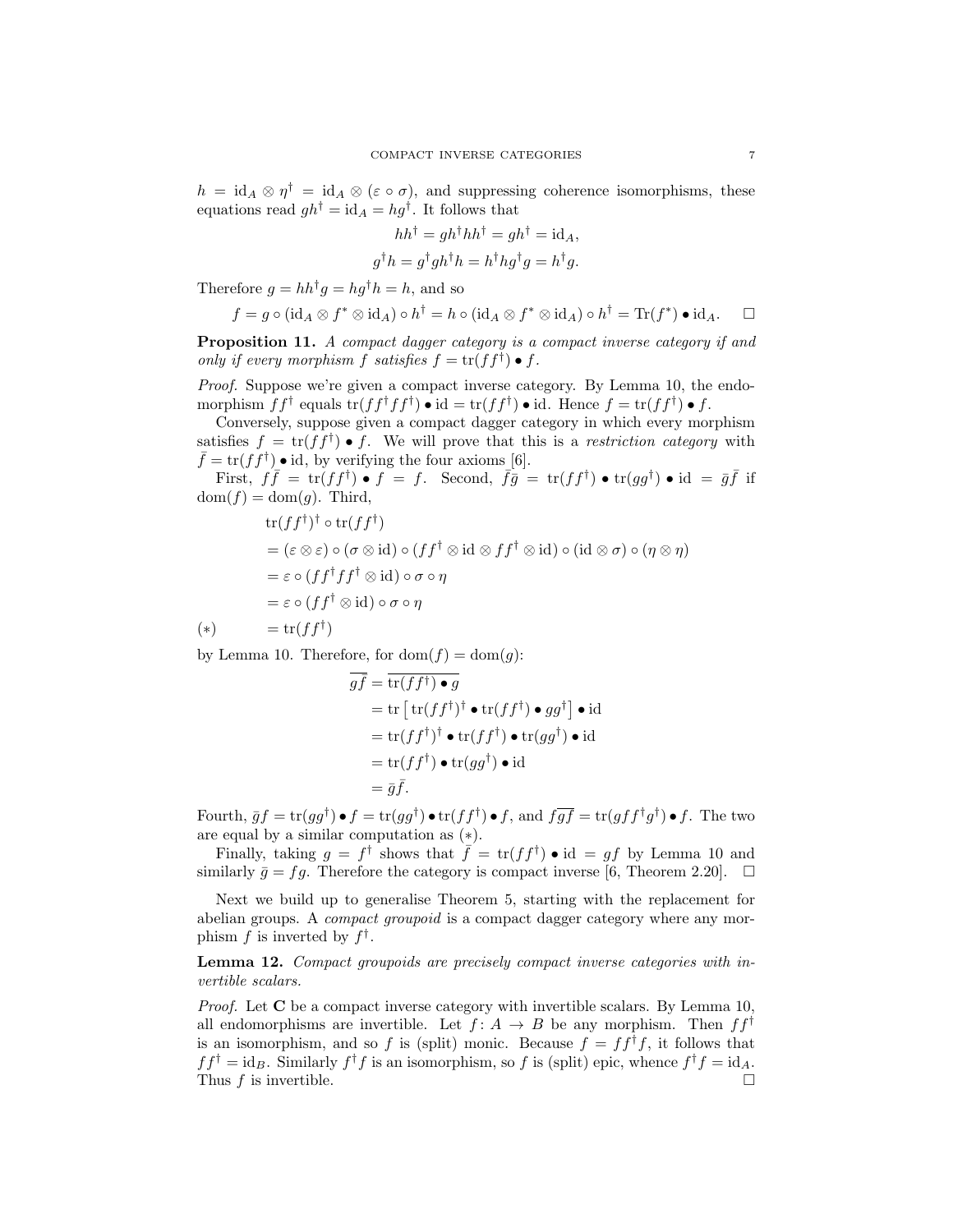We can now show that any compact inverse category is a semilattice of compact groupoids. Write CptInvCat for the category of compact inverse categories and (strong) monoidal dagger functors, and CptGpd for the full subcategory of compact groupoids and (strong) monoidal functors.

**Proposition 13.** If  $C$  is a compact inverse category, then

$$
\mathbf{S} = \{ s \in \mathbf{C}(I, I) \mid ss^{\dagger} = s \}, \qquad s \wedge t = st, \qquad \top = id_I,
$$

is a semilattice, and for each  $s \in \mathbf{S}$ , there is a compact groupoid  $F(s)$  with the same objects as C and morphisms

$$
F(s)(A, B) = \{ f \in \mathbf{C}(A, B) \mid \text{tr}(f f^{\dagger}) = s \},
$$

giving a semilattice  $F: \mathbf{S}^{\mathrm{op}} \to \mathbf{Cpt}\mathbf{Gpd}$  of compact groupoids  $F(s \le t)(f) \mapsto s \bullet f$ .

The assignment  $\mathbf{C} \mapsto F$  extends to a functor  $\mathbf{CptInvCat} \to \mathbf{SLat}[\mathbf{CptGpd}]$  by sending a morphism  $G: \mathbf{C} \to \mathbf{C}'$  to

$$
\varphi(s) = \psi_0^{-1} \circ G(s) \circ \psi_0, \qquad \theta_s(A) = G(A), \qquad \theta_s(f) = G(f),
$$

where  $\psi_0: I' \to G(I)$  is the structure isomorphism.

Proof. First, S is a commutative idempotent monoid by definition.

Next, we verify that  $F(s)$  is a compact groupoid. Composition is well-defined: if  $f: A \to B$  and  $g: B \to C$  satisfy  $tr(f f^{\dagger}) = s = tr(g g^{\dagger})$ , then by Lemma 10 and linearity and cyclicity of trace:

$$
\begin{aligned} \operatorname{tr}\left((gf)(gf)^{\dagger}\right) &= \operatorname{tr}(g^{\dagger}gff^{\dagger}) \\ &= \operatorname{tr}\left[\left(\operatorname{tr}(g^{\dagger}g) \bullet \operatorname{id}_B\right) \circ \left(\operatorname{tr}(ff^{\dagger}) \bullet \operatorname{id}_B\right)\right] \\ &= \operatorname{tr}(g^{\dagger}g) \bullet \operatorname{tr}(ff^{\dagger}) \bullet \operatorname{tr}(\operatorname{id}_B) \\ &= \operatorname{tr}(ff^{\dagger}) \bullet \operatorname{tr}(\operatorname{id}_B) \\ &= \operatorname{tr}\left[\operatorname{id}_B \circ \left(\operatorname{tr}(ff^{\dagger}) \bullet \operatorname{id}_B\right)\right] \\ &= \operatorname{tr}(\operatorname{id}_B \circ ff^{\dagger}) \\ &= \operatorname{tr}(ff^{\dagger}) \\ &= \operatorname{tr}(ff^{\dagger}) \\ &= s. \end{aligned}
$$

It is clear that  $s \bullet id_A$  play the role of identities in  $F(s)$ . The category  $F(s)$  is monoidal, because if  $tr(f f^{\dagger}) = s = tr(g g^{\dagger})$ , then  $tr((f \otimes g)(f \otimes g)^{\dagger}) = tr(f f^{\dagger} \otimes g g^{\dagger}) =$  $tr(f f^{\dagger}) tr(g g^{\dagger}) = s$ . It also inherits the dagger from C: if  $tr(f f^{\dagger}) = s$ , then also  $tr(f^{\dagger}f) = tr(f^{\dagger}f) = s$ . Consequently,  $F(s)$  inherits the property of being an inverse category from  $\bf{C}$ . Moreover,  $F(s)$  is a compact dagger category: the units and counits are given by  $s \bullet \eta_A$  and  $s \bullet \varepsilon_A$ . Finally, scalars  $x \in F(s)(I, I)$  are those scalars  $x \in \mathbf{C}(I, I)$  satisfying  $x^{\dagger} x = s$ , and form an abelian group with inverse  $x^{\dagger}$ and unit s: for  $xs = xx^{\dagger}x = x$ ; if  $x^{\dagger}x = s = y^{\dagger}y$  then  $(xy)^{\dagger}(xy) = x^{\dagger}xy^{\dagger}y = x^{\dagger}xy^{\dagger}y$  $s^{\dagger}s = s$ ; and  $xx^{\dagger} = s$ . Lemma 12 therefore makes  $F(s)$  a compact groupoid. Notice that F is a well-defined functor: if  $s \leq t$  and  $tr(f f^{\dagger}) = t$ , then  $st = t$ , so  $\text{tr}((sf)(sf)^{\dagger}) = ss^{\dagger} \text{tr}(ff^{\dagger}) = st = s.$ 

Now consider morphisms. If  $G: C \to C'$  is a monoidal dagger functor, say with structure isomorphisms  $\psi_0: I' \to G(I)$  and  $\psi_{A,B}: G(A) \otimes' G(B) \to G(A \otimes B)$ , then it is easy to see that  $\varphi$  is a semilattice homomorphism, and that  $\theta_s$  is a well-defined monoidal dagger functor that is moreover natural in s, because monoidal functors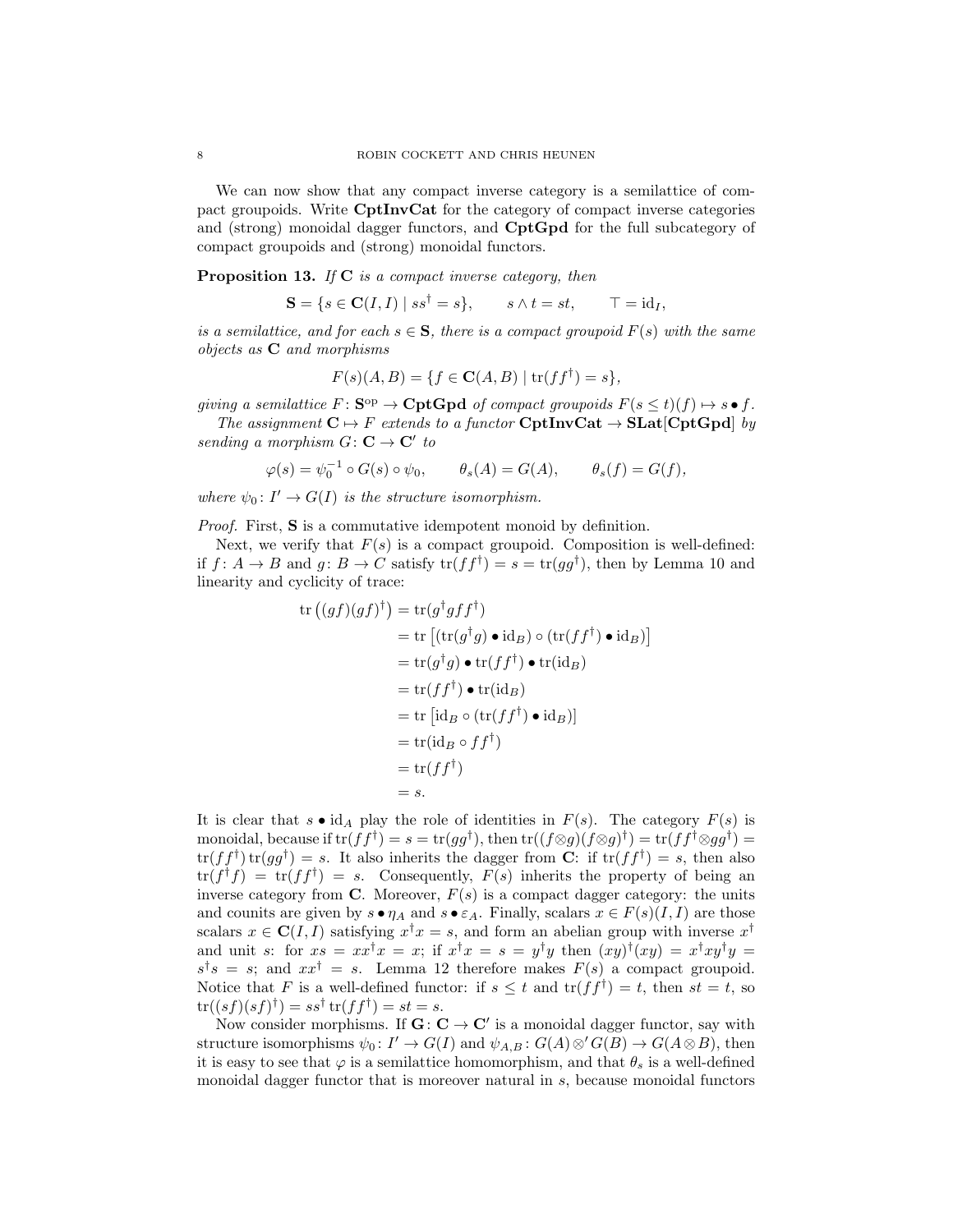preserve dual objects and hence traces. Finally, it is clear that the assignment  $G \mapsto (\varphi, f)$  is functorial.

Notice that **S** contains all *dimension* scalars dim(A) = tr(id<sub>A</sub>).

**Lemma 14.** If  $F: S \to \text{CptGpd}$  is a semilattice of compact groupoids, then the category C of Lemma 8 is a compact inverse category, and this gives a functor  $SLat[CptGpd] \rightarrow CptInvCat.$ 

*Proof.* Define the tensor product on objects on C as in  $F(T)$ , and set the tensor unit I in C to be that of  $F(\top)$ . The fact that  $F(s \leq \top)$  are monoidal functors gives structure isomorphisms  $\psi_s: A \otimes_s B \to A \otimes B$ , where we write  $\otimes_s$  for the tensor product in  $F(s)$ , and  $\psi: I_s \to I$ , where we write  $I_s$  for the tensor unit in  $F(s)$ . Define the tensor product of  $f \in F(s)(A, B)$  and  $g \in F(t)(C, D)$  to be

$$
\psi_{s \wedge t} \circ \left( F(s \wedge t \le s)(f) \otimes_{s \wedge t} F(s \wedge t \le t)(g) \right) \circ \psi_{s \wedge t}^{-1}
$$

in  $F(s \wedge t)(A \otimes C, B \otimes D)$ . Taking coherence isomorphisms and dual objects as in  $F(\top)$ , a tedious but straightforward calculation proves that the triangle and pentagon axioms are satisfied, that the snake equations are satisfied, and that C is a compact inverse category.

An even more tedious but still straightforward calculation shows that the functor induced by a morphism of semilattices of compact groupoids is monoidal.  $\Box$ 

Theorem 15. The functors of Proposition 13 and Lemma 14 implement an equivalence  $\text{CptInvCat} \simeq \text{SLat}[\text{CptGpd}].$ 

*Proof.* Starting with a compact inverse category  $C$ , turning it into a semilattice of compact groupoids  $F$ , and turning that into compact inverse category again, results in the exact same compact inverse category C. For example, the old homset  $\mathbf{C}(A, B)$  equals the new homset  $\coprod_{s \in \mathbf{C}(I,I)|ss^{\dagger}=s} \{f \in \mathbf{C}(A, B) \mid \text{tr}(ff^{\dagger})=s\}$ because any morphism f in C is of the form  $s \bullet f$  for some scalar  $ss^{\dagger} = s = \text{tr}(ff^{\dagger})$ by Proposition 11. Similarly, the new tensor product of  $f \in F(s)(A, B)$  and  $g \in F(t)(C, D)$  is

$$
\psi_{s \wedge t} \circ (F(s \wedge t \le s)(f) \otimes F(s \wedge t \le s)(g)) \circ \psi_{s \wedge t}^{-1}
$$
\n
$$
= \psi_{s \wedge t} \circ (stf \otimes stg) \circ \psi_{s \wedge t}^{-1}
$$
\n
$$
= \psi_{s \wedge t} \circ (st \bullet (f \otimes g)) \circ \psi_{s \wedge t}^{-1}
$$
\n
$$
= (st \bullet (f \otimes g)) \circ \psi_{s \wedge t} \circ \psi_{s \wedge t}^{-1}
$$
\n
$$
= (s \bullet f) \otimes (t \bullet g)
$$
\n
$$
= f \otimes g,
$$

again by Proposition 11, and because the natural isomorphism  $\psi$  cooperates with unitors and hence scalar multiplication, and so equals the old tensor product.

Now start with a semilattice of compact groupoids  $F: S^{op} \to \mathbf{CptGpd}$ . Lemma 14 turns it into a compact inverse category C, which in turn becomes the following semilattice of compact groupoids  $G: \mathbf{T}^{\mathrm{op}} \to \mathbf{Cpt}\mathbf{Gpd}$ . The semilattice T is

$$
\coprod_{s \in \mathbf{S}} \{ t \in F(s)(I, I) \mid tt^{\dagger} = t \} = \coprod_{s \in \mathbf{S}} \{ id_I \in F(s)(I, I) \}
$$

because each  $F(s)$  is a groupoid, so  $s \mapsto id_I \in F(s)(I, I)$  is a semilattice isomorphism  $\varphi: \mathbf{S} \to \mathbf{T}$ . The construction of Proposition 13 gives  $G(\varphi(s))$  the same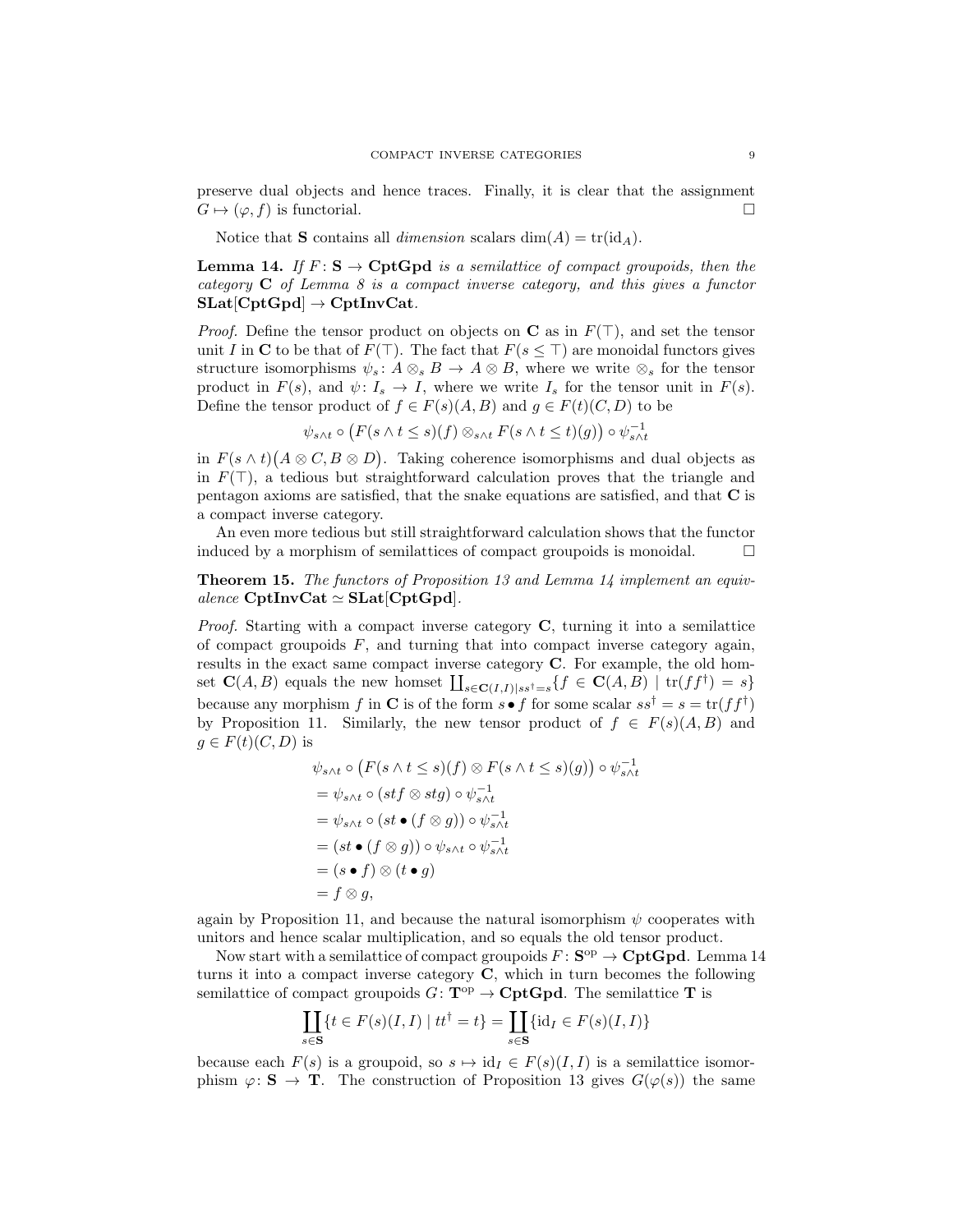objects as  $F(\top)$ . Morphisms  $A \to B$  in  $G(\varphi(s))$  are  $f: A \to B$  in  $F(t)(A, B)$  for some  $t \in \mathbf{S}$  satisfying  $\varphi(s) = \text{tr}(ff^{\dagger})$ . Because  $F(t)$  is a groupoid, s must be t, so  $G(\varphi(s))$  and  $F(t)$  have the exact same homsets and identities, and we may take  $\theta$ to be the identity functor. Going through the construction of G shows that  $\theta$  is in fact a monoidal dagger functor.

### 5. examples

This section lists examples of compact inverse categories C. For each example we will indicate how Proposition 13 works by writing  $C_0$  for the semilattice S and  $\mathbf{C}_s$  for the compact groupoid  $F(s)$ .

**Example 16** (The fundamental compact groupoid). Any topological space  $X$  with a fixed chosen point  $x \in X$  gives rise to a compact groupoid C:

- The objects of C are paths from  $x_0$  to  $x_0$ , more precisely, continuous functions  $f: [0, 1] \to X$  with  $f(0) = f(1) = x$ .
- The arrows  $f \rightarrow g$  are homotopy classes of paths, more precisely, continuous functions  $h: [0, 1]^2 \to X$  such that  $h(s, 0) = f(s)$ ,  $h(s, 1) = g(s)$ , and  $h(0, t) = h(1, t) = x_0$ , where h and h' are identified when there is a continuous function  $H: [0, 1]^3 \to X$  with  $H(s, t, 0) = h(s, t), H(s, t, 1) = h'(s, t),$  $H(s, 0, u) = f(s), H(s, 1, u) = g(s), \text{ and } H(0, t, u) = H(1, t, u) = x_0.$
- The tensor product of objects is composition of paths according to some fixed reparametrisation, the tensor unit is the constant path. Reparametrisation leads to associators and unitors.
- Dual objects are given by reversal of paths.
- The dagger is given by reversal of homotopies.
- The unit  $\eta_f$  is the "birth of a double loop", a homotopy that "grows" from the constant path to the path  $f^{\dagger} \circ f$  by travelling progressively further along f before travelling back along  $f^{\dagger}$ .
- The counit  $\varepsilon_f$  is the "contraction of a double loop", a homotopy that "shrinks" from the path  $f^{\dagger} \circ f$  to the constant path.

In this case  $\mathbf{C}_0$  is a one-element semilattice, and  $\mathbf{C}_s = \mathbf{C}$  is already a groupoid.

Example 17. Any abelian group C, considered as a discrete monoidal category, is a compact groupoid. In this case  $\mathbf{C}_0$  is a one-element semilattice, and  $\mathbf{C}_s = \mathbf{C}$ is already a groupoid.

**Lemma 18.** If  $C$  is a compact (dagger/inverse) category, and  $S$  a family of (dagger) idempotents, then  $\text{Split}_{S}(\mathbf{C})$  is again (dagger/inverse) compact.

In terms of Theorem 15,  $\text{Split}_S(\mathbf{C})_0 \simeq \mathbf{C}_0$ , and  $\text{Split}_S(\mathbf{C})_s = \text{Split}_{S_s}(\mathbf{C}_s)$ , where  $S_s = \{p \in S \mid \text{tr}(p) = s\}.$ 

*Proof.* Let  $p: A \to A$  be in S. Define  $\eta_p = (p^* \otimes p) \circ \eta_A : id_I \to p \otimes p^*$  and  $\varepsilon_p = \varepsilon_A \circ (p \otimes p^*)$ :  $p^* \otimes p \to id_I$ ; these are well-defined morphisms in Split<sub>S</sub>(C). Then indeed the snake equations hold:  $p = (\varepsilon_A \otimes p) \circ (p \otimes p^* \otimes p) \circ (p \otimes \eta_A) = (\varepsilon_p \otimes p) \circ (p \otimes \eta_p)$ . If **C** has a dagger, then so does  $\text{Split}_S(\mathbf{C})$ , and  $\eta_p = (\varepsilon_p \circ \sigma)^{\dagger}$ .

**Example 19.** If C and D are compact inverse categories, then so is  $C \times D$ . In this case  $(C \times D)_0 \simeq C_0 \times D_0$ , and  $(C \times D)_{(s,t)} = C_s \times D_t$ . If C and D are compact groupoids, then so is  $C \times D$ .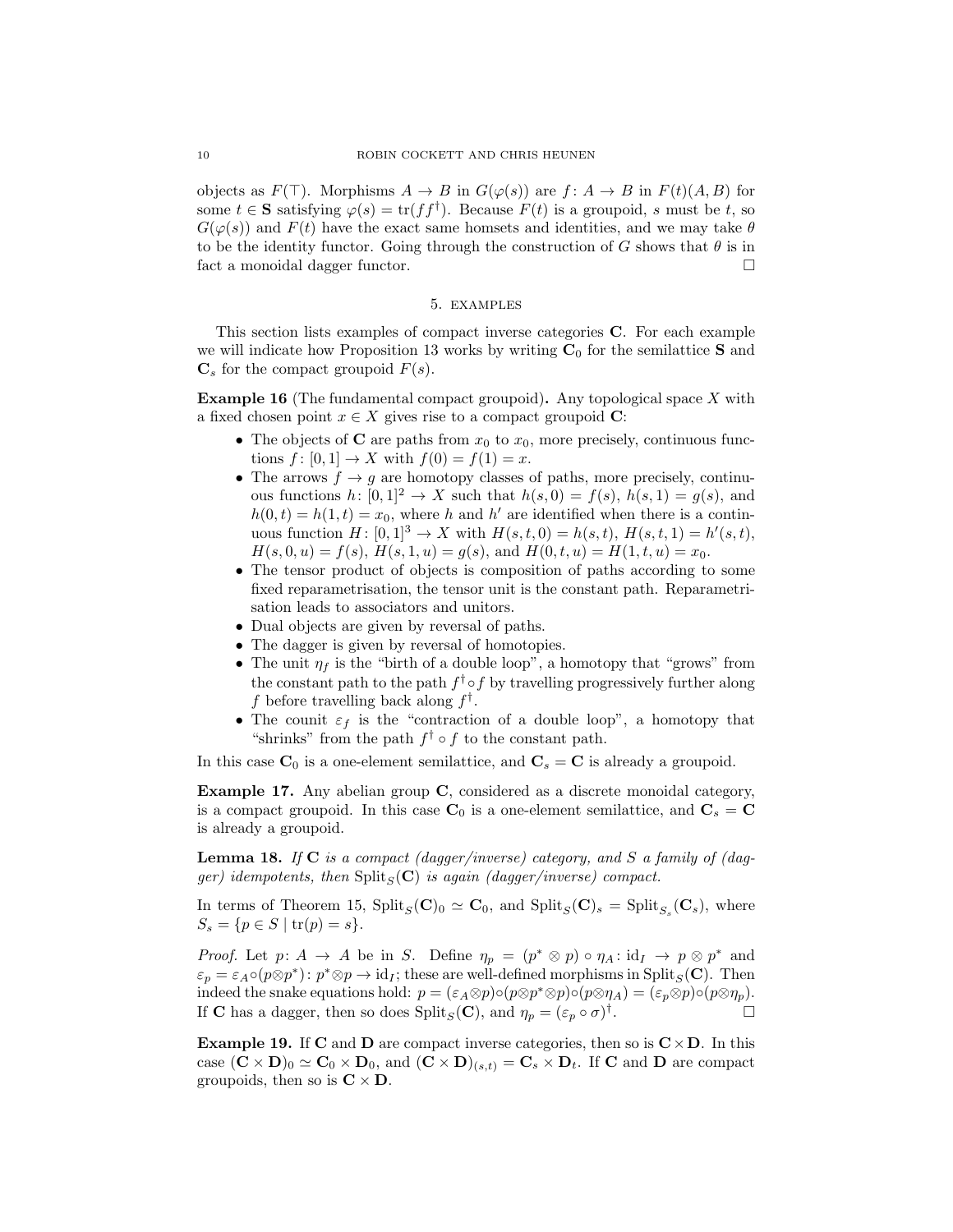Example 20. If C is a compact inverse category, and G is a groupoid, then  $[\mathbf{G}, \mathbf{C}]_{\dagger}$ , the category of functors  $F : \mathbf{G} \to \mathbf{C}$  satisfying  $F(f^{-1}) = F(f)^{\dagger}$  and natural transformations, is again a compact inverse category.

In this case  $([G, C]_{\dagger})_0 \simeq C_0$ , and  $([G, C]_{\dagger})_s$  has as morphisms natural transformations whose every component is in  $\mathbf{C}_s$ .

*Proof.* If  $\alpha: F \Rightarrow G$  is a natural transformation, its dagger is given by  $(\alpha^{\dagger})_A =$  $(\alpha_A)^{\dagger}$ :  $G(A) \to F(A)$ ; naturality of  $\alpha^{\dagger}$  follows from naturality of  $\alpha$  together with the conditions  $F(f)^{\dagger} = F(f^{-1})$  and  $G(f)^{\dagger} = G(f^{-1})$ . This makes  $[\mathbf{G}, \mathbf{C}]_{\dagger}$  into a dagger category. It inherits the property  $\alpha = \alpha \alpha^{\dagger} \alpha$  componentwise from C, and is therefore an inverse category.

The tensor product of objects is given by  $(F \otimes G)(A) = F(A) \otimes G(A)$ , and on morphisms by  $(F \otimes G)(f) = F(f) \otimes G(f)$ . The tensor unit is the functor that is constantly  $I$ . Because the coherence isomorphisms in  $C$  are unitary, this makes  $[G, C]_+$  into a well-defined dagger symmetric monoidal category.

Finally, the dual object of  $F: \mathbf{G} \to \mathbf{C}$  is given by  $F^*(A) = F(A)^*$  and  $F^*(f) =$  $F(f)_*.$  The unit  $\eta_F: I \Rightarrow F^* \otimes F$  is given by  $(\eta_F)_A = \eta_{F(A)}$ , and the counit by  $(\varepsilon_F)_A = \varepsilon_{F(A)}$ . These are natural because any morphism  $f: A \to B$  in **G** satisfies  $ff^{\dagger} = \mathrm{id}_A$ , whence  $(F(f)_{*} \otimes F(f)) \circ \eta_{F(A)} = (\mathrm{id}_{B^{*}} \otimes f) \circ (\mathrm{id}_{B^{*}} \otimes f^{\dagger}) \circ \eta_{F(B)} = \eta_{F(B)}$ . This makes  $[G, C]$ <sub>†</sub> a compact inverse category.

## 6. Compact groupoids

This section moves to a 2-categorical perspective, to connect to a characterisation of compact groupoids. A compact groupoid is the same thing as a coherent 2 group [5]. It is also known as a crossed module. Compact groupoids are classified by two abelian groups  $G$  and  $H$  and an element of the third cohomology group of G with coefficients in  $H$ , as worked out by Baez and Lauda [5]. The following proposition makes this more precise. In the nonsymmetric case, G need not be abelian, and there is an additional action of G on H.

**Proposition 21.** A compact groupoid  $G$  is, up to equivalence, defined by the following data:

- the (abelian) group G of isomorphism classes of objects of C, under  $\otimes$ , with unit I, and inverse given by dual objects;
- the abelian group H of scalars  $C(I, I)$  under composition with unit  $id_I$  and inverse †;
- the conjugation action  $G \times H \to H$  that takes  $(A, s)$  to  $tr(A \otimes s) = s$ ;
- the 3-cocycle  $G \times G \times G \to H$  that takes  $(A, B, C)$  to  $\text{Tr}(\alpha_{A,B,C})$ .

The above data form the objects of a (weak) 2-category Cocycle, with 1- and 2-cells as in [5, Theorem 43].

Proof sketch. See [5, Section 8]. The trick is the following. First, we may assume that C is skeletal. Then, we may adjust the tensor product such that all unitors and units and counits (but not the associators!) are identities. The pentagon equation ensures that the trace of the associator is in fact a 3-cocycle.  $\Box$ 

The proof of Theorem 15 is the only place where we have used that in a semilattice F of categories all  $F(s)$  must have the same objects. It was needed because if the functor  $\theta_s$  is to be an isomorphism, it must give a bijection between the objects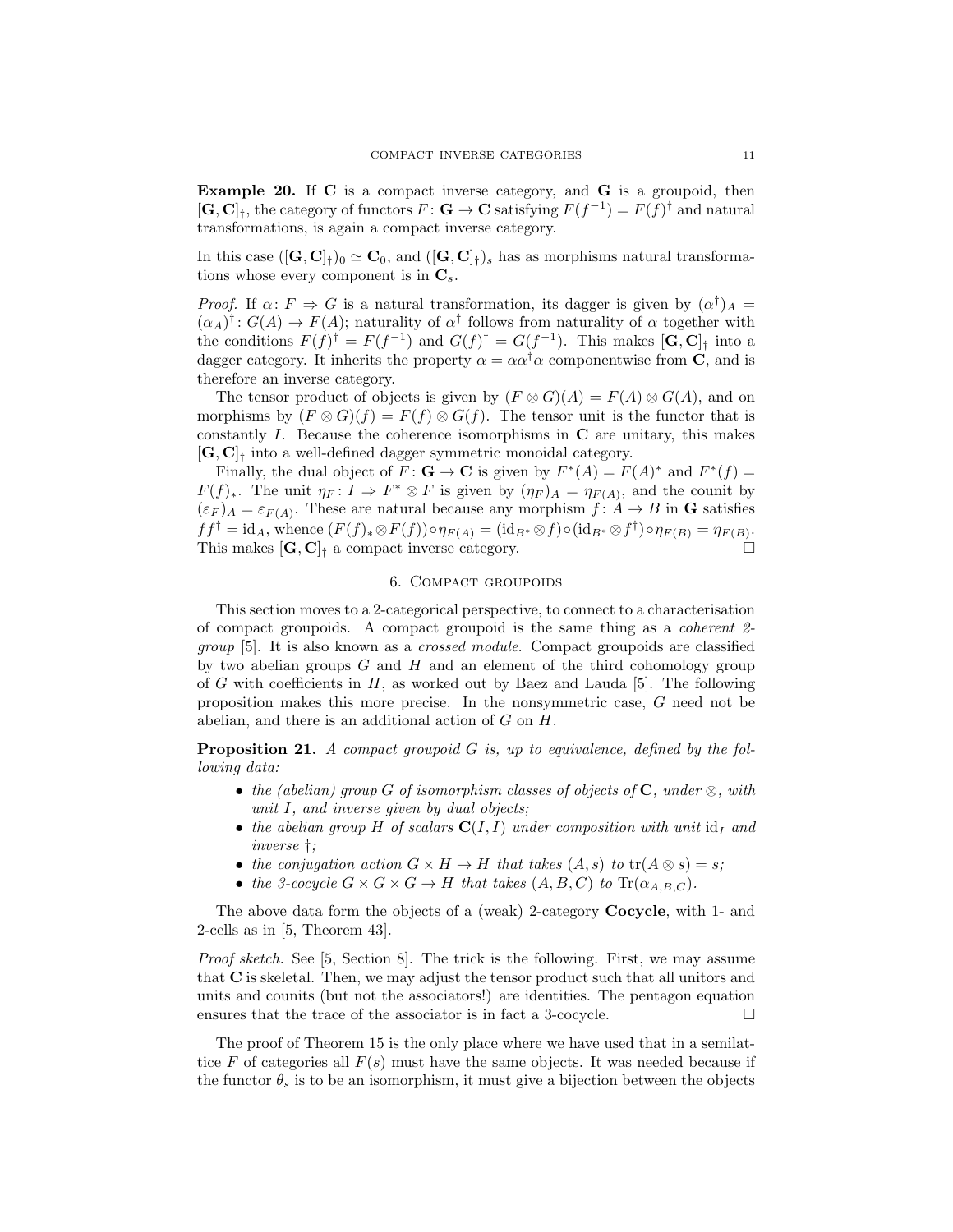of  $F(s)$  and  $F(\top)$ . We now move to a (weak) 2-categorical perspective to remove this restriction.

**Definition 22.** Redefine the category  $SLat[V]$  of Definition 4 to become a (weak) 2-category as follows:

- 0-cells are functors  $F: S^{op} \to \mathbf{Cat}$  for some semilattice  $S$ ;
- 1-cells  $F \to F'$  consist of a morphism  $\varphi \colon \mathbf{S} \to \mathbf{S}'$  of semilattices and a natural transformation  $\theta: F \Rightarrow F' \circ \varphi;$
- 2-cells  $(\varphi, \theta) \to (\varphi', \theta')$  exist when  $\varphi \leq \varphi'$  and then are natural transformations  $\gamma: \theta \Rightarrow \theta' \circ (\mathrm{id} * (\varphi \leq \varphi')).$

Composition is by pasting.



Write  $\textbf{SLat}_{=}[\textbf{CptGpd}]$  for the full sub-2-category where all categories  $F(s)$  have the same objects.

To be precise, in **SLat**[CptGpd], 2-cells  $\gamma$  are modifications: for each  $s \in S$  and  $A \in F'(\varphi(s))$ , there is a morphism  $\gamma_{s,A}: \theta_s(A) \to \theta'_s(F'(\varphi(s) \leq \varphi'(s))(A))$  that is natural in s as well as A.

**Lemma 23.** There is a (weak) 2-equivalence  $\text{SLat}[\text{CptGpd}] \simeq \text{SLat}_{=}[\text{CptGpd}]$ .

*Proof.* First, observe that two 0-cells  $F, G: S^{op} \to \mathbf{CptGpd}$  are equivalent in **SLat**[CptGpd] exactly when there is a natural monoidal equivalence  $F(s) \simeq G(s)$ . Therefore, it suffices to construct, for each  $F$ , such a G such that each  $G(s)$  has the same objects. Let  $\kappa_s$  be the cardinality of the objects of  $F(s)$ , and let  $\kappa$  be the maximum of all  $\kappa_s$ . Define  $G(s)$  to be equal to  $F(s)$ , except that we add  $\kappa$ isomorphic copies of the tensor unit I. There is an obvious monoidal structure on  $G(s)$ , and by construction there is a monoidal equivalence  $F(s) \simeq G(s)$ , so that  $G(s)$  is automatically a compact groupoid. We may furthermore relabel the objects of  $G(s)$  to be ordinal numbers, so that all  $G(j)$  have the same objects.

**Theorem 24.** There is a (weak) 2-equivalence CptInvCat  $\simeq$  SLat[Cocycle], where CptInvCat has natural transformations as 2-cells.

*Proof.* The (weak) 2-equivalence CptGpd  $\simeq$  Cocycle of [5, Theorem 43] induces a (weak) 2-equivalence  $SLat[CptGpd] \simeq SLat[Cocycle]$  by postcomposition. Combine this with the equivalence  $SLat=[CptGpd] \simeq SLat[CptGpd]$  of Lemma 23 and the equivalence CptInvCat  $\simeq$  SLat<sub>=</sub>[CptGpd] of Theorem 15; the latter still holds after the change of Definition 22.

#### 7. Concluding remarks

We conclude by discussing the many questions left open and raised in this paper. First, one could investigate generalising the results in this paper from categories to semicategories. Second, one could investigate generalising the results in this paper from compact categories to monoidal categories where every object has a dual.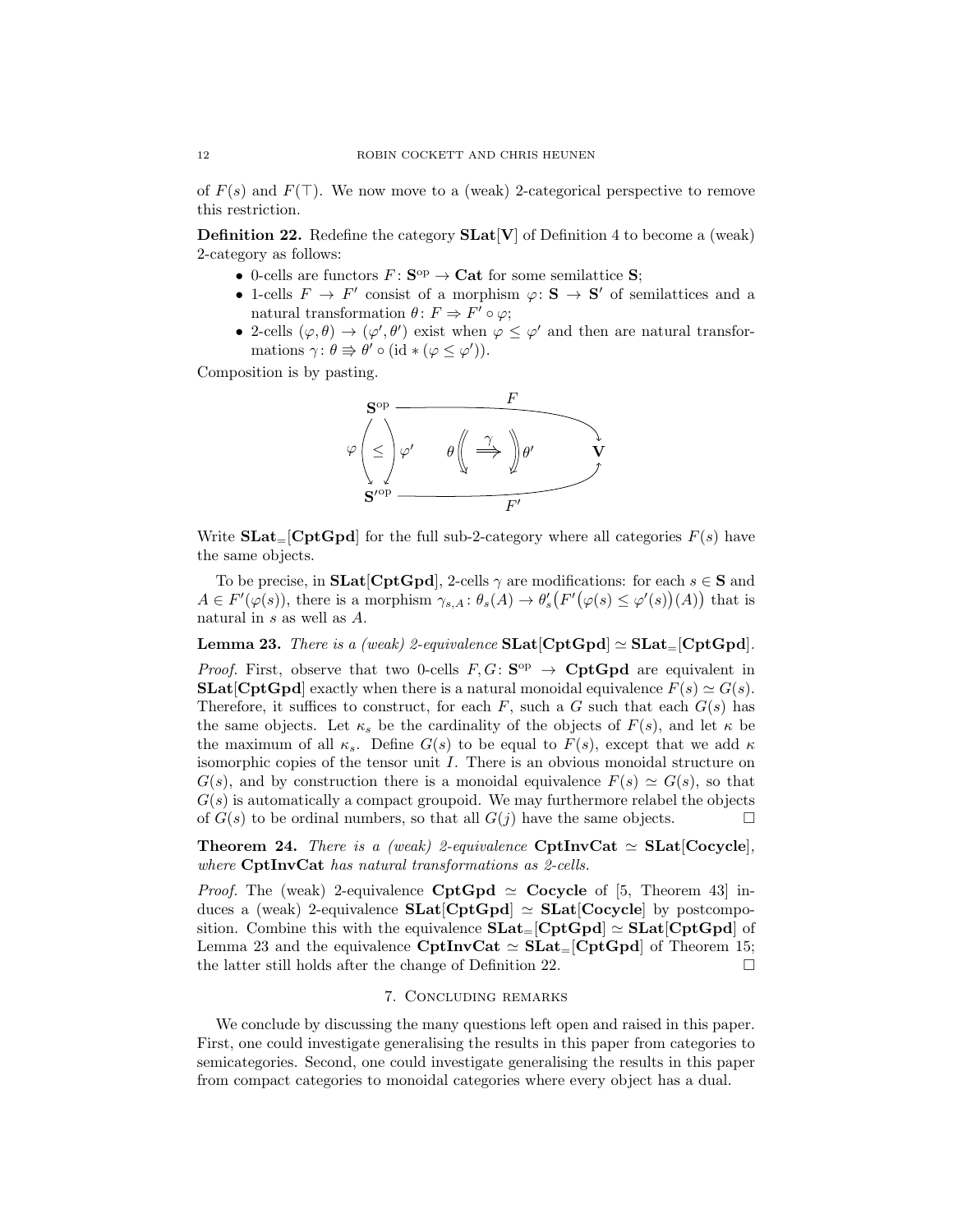7.1. Traced inverse categories. Inverse categories provide semantics for reversible programs, but higher-order aspects of reversible programming remain unclear. Compact categories are closed and hence provide semantics for higher-order programming. Theorem 15 shows that compact inverse categories are, in a sense, degenerate. But one of the most interesting aspects of higher-order programming, tail recursion, doesn't need compact categories for semantics, and can already be modeled in traced monoidal categories. (But see also [21].) Now every traced monoidal category can be monoidally embedded in a compact category [20]. One can prove that there exists a left dagger biadjoint to the forgetful functor from dagger compact categories to dagger traced categories. There is also a left adjoint to the forgetful functor from compact inverse categories to compact dagger categories, but the latter is not faithful. Hence there is a left dagger biadjoint to the forgetful functor from compact inverse categories to traced inverse categories, but its unit does not embed any traced inverse category into a compact inverse category. Therefore Theorem 15 does not show that all traced inverse categories degenerate. Indeed, the category PInj of sets and injections is the universal inverse category [22], and is also traced [18, 14], but it fails Lemma 10, irrespective of which tensor product it carries, as the swap map on the two element set is not a scalar multiple of the identity. That leaves a valid question: what do traced inverse categories look like?

7.2. Idempotents. A *subunit* in a monoidal category C is a subobject  $r: R \rightarrow I$ for which  $r \otimes id_R$  is invertible [11]; they form a semilattice ISub(C). The following lemma shows that in compact inverse categories, up to splitting idempotents, the semilattice  $C_0$  is precisely that of subunits. See also [28] for structure theorems of inverse categories in which all idempotents split.

**Lemma 25.** Let  $C$  be a compact inverse category.

- (a) A map  $r: R \to I$  is a subunit if and only if  $r^{\dagger}r = id$ .
- (b) Any subunit r induces an element  $rr^{\dagger}$  of  $\mathbf{C}_0$ .
- (c) If idempotents split in  $C$ , any element  $C_0$  is  $rr^{\dagger}$  for a unique subunit r; this gives a isomorphism between the semilattices  $C_0$  and  $\text{Isub}(C)$ .

*Proof.* For (a), first notice that if  $r: R \to I$  is monic, then because  $r = rr^{\dagger}r$  in fact r is an isometry, that is,  $r^{\dagger}r = id$ . We will show that for isometries r, the condition that  $r \otimes id_R$  is invertible holds automatically, with the inverse being  $r^{\dagger} \otimes id_R$ . It suffices to show that  $(r \otimes id_R)(r^{\dagger} \otimes id_R) = id_{I \otimes R}$ . But

$$
id_{I\otimes R} = id_{I}\otimes (r^{\dagger}r) = id_{I}(r^{\dagger}(rr^{\dagger})r) = (rr^{\dagger})\otimes (r^{\dagger}r) = (rr^{\dagger})\otimes id_{R}.
$$

Thus the subunits are precisely the (subobjects represented by) isometries.

Part (b) is obvious: if r is an isometry, then  $s = rr^{\dagger}$ :  $I \rightarrow I$  satisfies  $s = ss^{\dagger}$ .

Part (c) follows from [6, Lemma 2.25], as does the fact that the maps of (b) and (c) are each other's inverses. It is easy to see that both maps preserve the order structure using [11, Proposition 2.8].

Now there are two ways to 'localise' **C** to  $r \in \text{Isub}(\mathbf{C})$ . The localisation  $\mathbf{C}\big|_r$ according to [11] has objects A such that  $r \otimes id_A$  is invertible, and all morphisms between those objects. The localisation  $C_{rr}$  above has all objects, but only those morphisms f satisfying  $tr(f f^{\dagger}) = rr^{\dagger}$ . These two localisations are different. The former localises with respect to the tensor product, whereas the latter localises with respect to composition.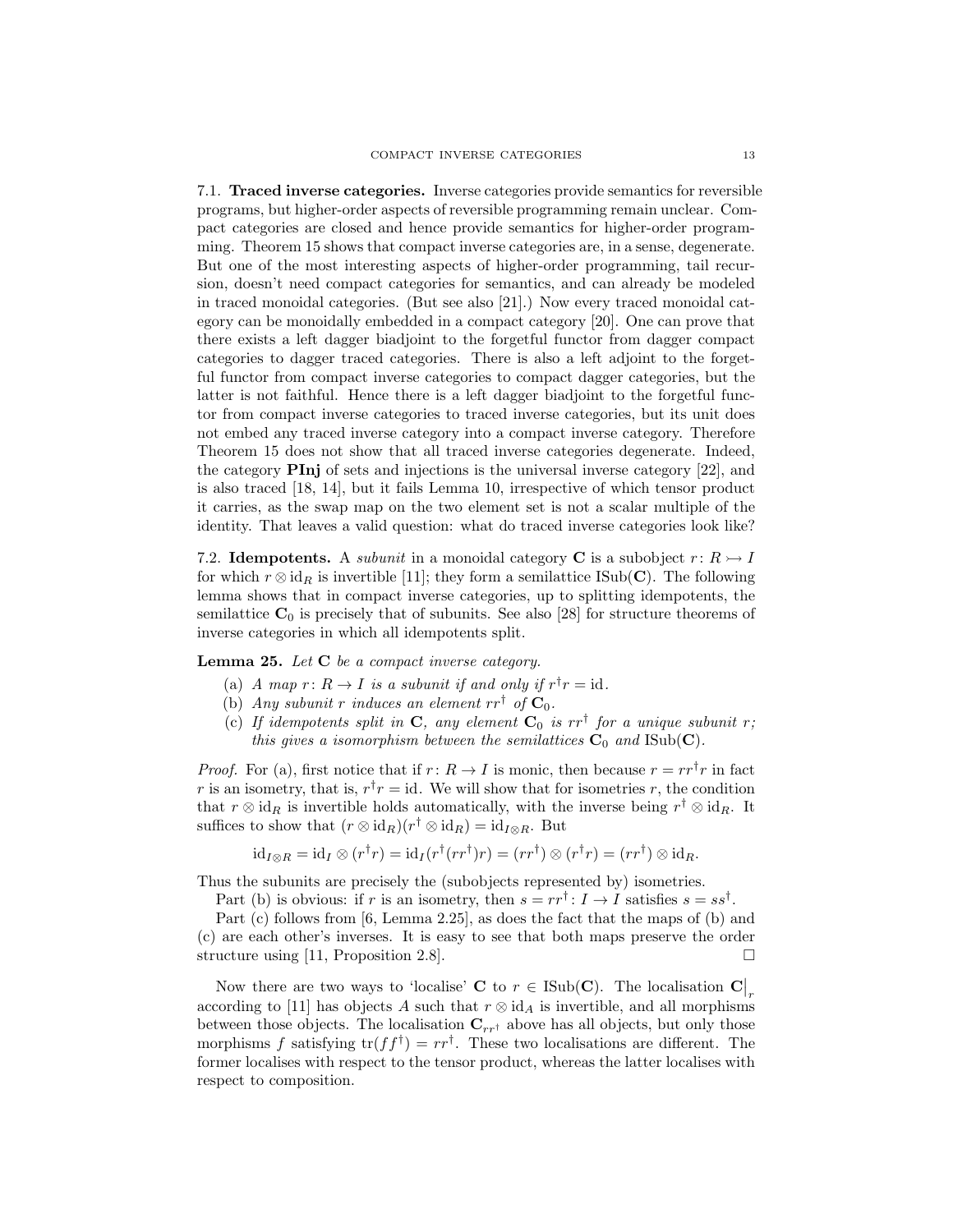Generally, taking semilattices of categories is a completion procedure. Does it generalise to (weak) 2-categories? If so, the above may be the special cases of a single object and of unique 2-cells, and could form a higher-categorical analogue of the Eckmann-Hilton argument in the Baez-Dolan stabilisation hypothesis [4]. Is there a relationship with [15]?

7.3. Internal descriptions. Groupoids are precisely special dagger Frobenius algebras in the category Rel of sets and relations [16]. Compact groupoids are precisely special dagger Frobenius algebras in the category Rel(Gp) of relations over the regular category of groups, see [13]. Can inverse categories similarly be described as certain monoids in a category of relations?

7.4. Bratteli diagrams and C<sup>\*</sup>-algebras. Describing compact inverse categories through a diagram of groupoids resembles describing an AF C\*-algebra as a diagram of finite-dimensional  $C^*$ -algebras [3]. It is very fruitful to work with this so-called Bratteli diagram directly rather than with the C\*-algebra itself. More generally, inverse semigroups are a popular way to generate C\*-algebras [8], as it is easier to work with the inverse semigroup directly, and moreover this captures many important classes of C\*-algebras (see e.g. [30]): AF C\*-algebras, graph C\*algebras, tiling C\*-algebras, self-similar group C\*-algebras, subshift C\*-algebras,  $C^*$ -algebras of ample étale groupoids, and  $C^*$ -algebras of Boolean dynamical systems. There is also a multiply-typed version building a C\*-algebra from a so-called higher rank graph [23]. Can one similarly generate a  $C^*$ -algebra from a compact inverse category, and is there a relationship to these other constructions? A first step might be to extend [25] to possibly infinite categories by adding a norm.

#### **REFERENCES**

- [1] S. Abramsky. Abstract scalars, loops, and free traced and strongly compact closed categories. In Conference on Algebra and Coalgebra, volume 3629 of Lecture Notes in Computer Science, pages 1–31. Springer, 2005.
- [2] S. Abramsky. No-cloning in categorical quantum mechanics. In Semantic techniques for quantum computation, pages 1–28. Cambridge University Press, 2008.
- [3] M. Amini, G. A. Elliott, and N. Golestani. The category of Bratteli diagrams. Canadian Journal of Mathematics, 67:990–1023, 2015.
- [4] J. C. Baez and J. Dolan. Higher-dimensional algebra and topological quantum field theory. Journal of Mathematical Physics, 36:6073–6105, 1995.
- [5] J. C. Baez and A. Lauda. Higher-dimensional algebra V: 2-groups. Theory and Applications of Categories, 12:423–491, 2004.
- [6] J. R. B. Cockett and S. Lack. Restriction categories I: categories of partial maps. Theoretical Computer Science, 270(1–2):223–259, 2002.
- [7] D. DeWolf and D. Pronk. The Ehresmann-Schein-Nambooripad theorem for inverse categories. Theory and Applications of Categories, 33(27):813–831, 2018.
- [8] J. Duncan and A. L. T. Paterson. C\*-algebras of inverse semigroups. Proceedings of the Edinburgh Mathematical Society, 28:41–58, 1985.
- [9] C. Ehresmann. Gattungen von lokalen Strukturen. Jahresbericht der Deutschen Mathematiker-Vereinigung, 60:49–77, 1958.
- [10] C. Ehresmann. Catégories inductives et pseudogroupes. Annales de l'Institut Fourier, 10:307– 332, 1960.
- [11] P. Enrique Moliner, C. Heunen, and S. Tull. Tensor topology. arXiv:1810.01383, 2018.
- [12] B. G. Giles. An investigation of some theoretical aspects of reversible computing. PhD thesis, University of Calgary, 2014.
- [13] M. Gran, C. Heunen, and S. Tull. Monoidal characterisation of groupoids and connectors. Topology and Applications, 2019.